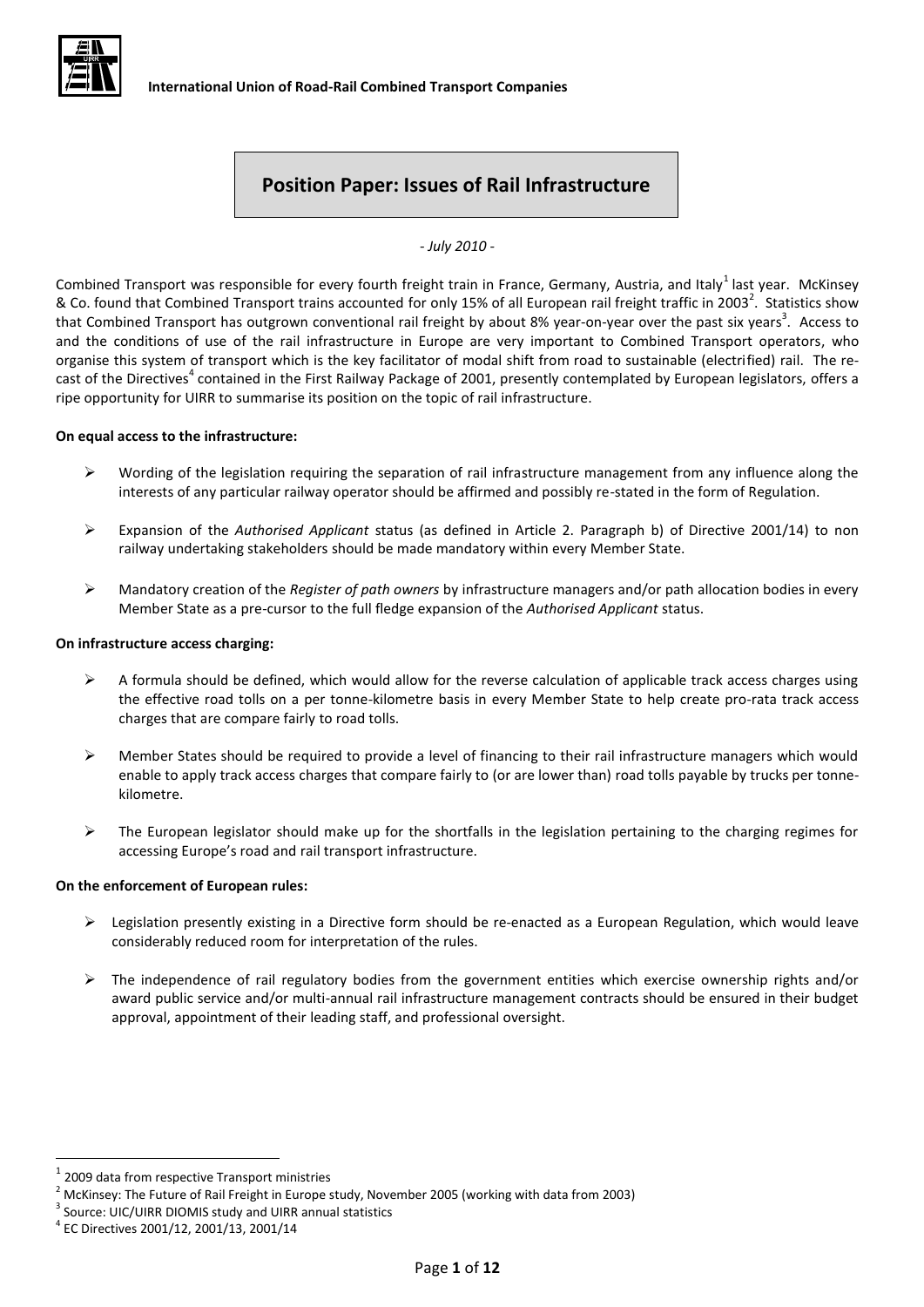

#### **On improving productivity and competitiveness:**

- $\triangleright$  The transparent and efficient management of rail traffic should be aided by a European definition of train categories and their hierarchy.
- $\triangleright$  The responsibility of Member States must be clearly declared to their obligation of maintaining the nominal technical (design) parameters of their rail infrastructure network, and restoring these within reasonable time.
- $\triangleright$  A threshold for rail traffic saturation should be defined after which the obligation to expand infrastructure capacity within a reasonable period of time<sup>5</sup> should be moved from rail infrastructure managers to the Member States.
- $\triangleright$  Member States should be required to prepare, beyond their ERTMS convergence schedules, a comprehensive rail interoperability plan, which contains all necessary actions to be taken (within a reasonable time-span).
- $\triangleright$  Discrimination-free access to transhipment terminals should be ensured by legislation that make the publication of detailed rules of access and applicable charges a pre-requisite to obtaining a license to operate terminals.
- $\triangleright$  A detailed reporting regime should be defined for rail infrastructure managers whereby they would have to prepare regular (1-3 monthly) reports on a wide set of performance indicators (to be audited by the independent national rail regulators).
- $\triangleright$  The European Commission should commence work on the development of a Pan-European action-plan to expand the maximum length and weight of trains.

#### **Conclusions**

Combined Transport operators have long proven their efficiency to act as the most productive agents of modal shift, hence their position as premium customers for rail infrastructure services and their opinions should be taken seriously.

European climate and environmental policy goals can only be reached in transport if meaningful changes are made to improve the regulatory and economic operating environment of Combined Transport, particularly when it comes to the aspects of rail infrastructure detailed in this paper.

It is UIRR's conviction that in case the recommended actions are put into practice Combined Transport will continue to deliver increasingly favourable results in shifting traffic off Europe's roads onto rail and other sustainable modes of transport.

#### **Who is UIRR**

Founded 40 years ago, in 1970, the International Union of Road-Rail combined transport companies (UIRR) represents the interests of this unique system of transport; through utilising Intermodal Loading Units (ILUs)<sup>6</sup>, or special wagons capable of carrying unmodified ordinary trucks<sup>7</sup>, (electric) rail technology is inserted into the longer distance sections of freight transportchains.

 $\overline{a}$ 

<sup>5</sup> Directive 2001/14/EC

<sup>&</sup>lt;sup>6</sup> Stackable ISO containers, semitrailers or swap-bodies in what is called "Unaccompanied Combined Transport"

<sup>&</sup>lt;sup>7</sup> Rolling Motorway, or "Accompanied Combined Transport"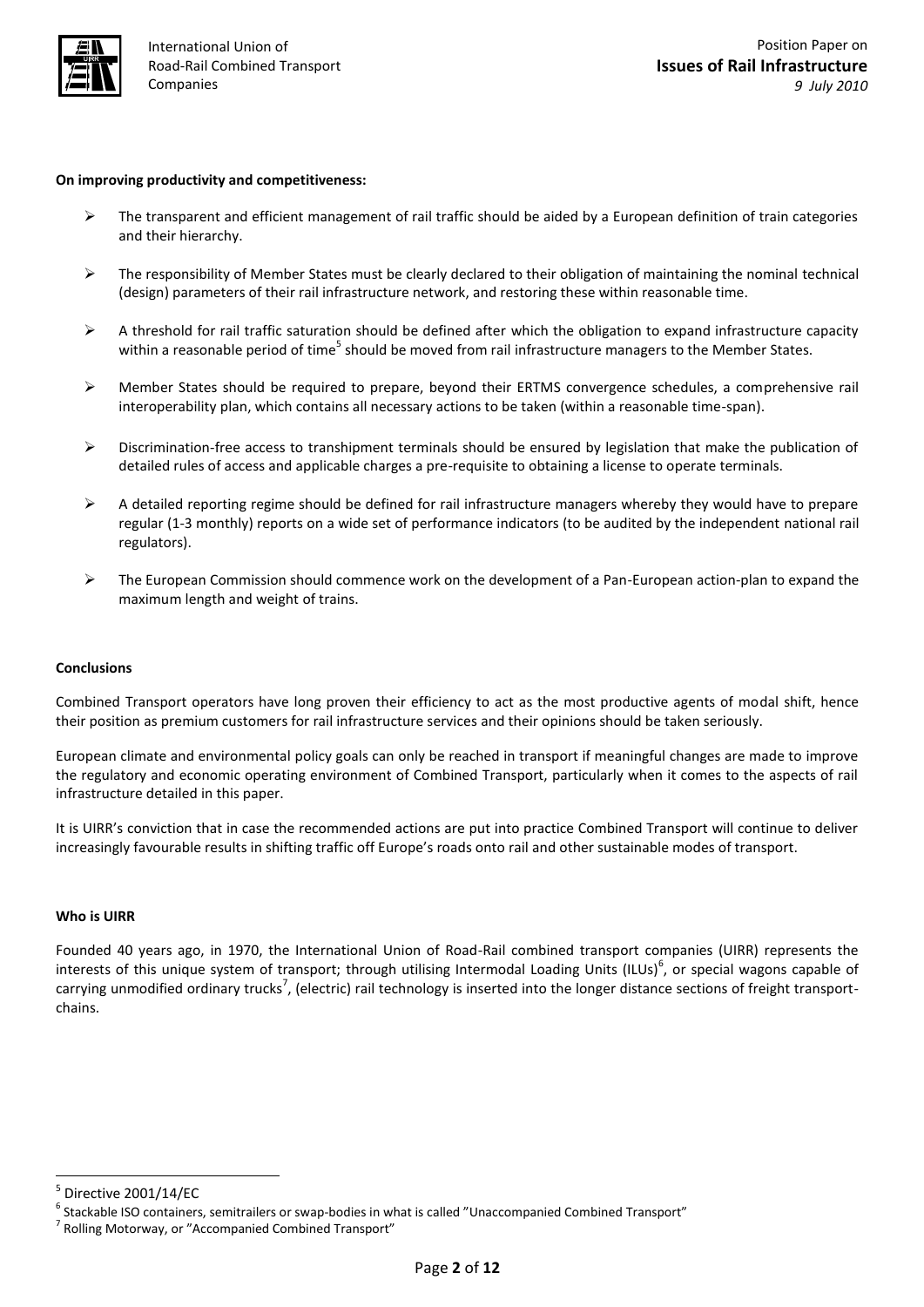

## **1. Equal access to the rail infrastructure**

1.1. Separation of rail infrastructure managers and the *incumbent* freight railway undertakings

Combined Transport operators are of key importance when it comes to transfer traffic from overloaded roads to rail. Despite this positive role, during the daily pursuit of quality improvements, similarly to private freight railways, UIRR member companies also regularly experience an undesirable collaboration between incumbent freight railway undertakings and national rail infrastructure managers, especially in Member States where the strategic management of these two activities takes place in a common holding structure.

Whereas one would expect Combined Transport operators to be treasured clients of rail infrastructure managers and freight railway undertakings, the treatment they receive and the attitudes they experience from these two key partners (subcontractors) do not always reflect this. Infrastructure managers would in many cases prefer that their performance shortfalls remain hidden from the public eye, and that no claims would be made when providing a defective service. *Incumbent freight railway undertakings* on the other hand would like to secure as much of the Combined Transport pie to themselves as possible. These two desires, when coming together under a 'single (holding) roof' result in attitudes and actions which do not serve the overriding interest of improving the quality of Combined Transport services and hence the increased share of the rail mode in transport.

Combined Transport operators would expect more effective action taken to tackle issues of rail infrastructure service quality, improved commercial conditions and even lower prices in freight traction, and thereby improved competitiveness, should the European legislator be capable of defining a more effective solution to secure the separation of (the strategic management of) rail infrastructure managers and *incumbent freight railway undertakings*.

1.2. Authorised Applicant<sup>8</sup> status expanded beyond railway undertakings in every Member State

The most common business model of Combined Transport operators, and other organisers of transport services using the rail mode, commits them to rely on freight railway undertakings for rail traction services. Freight railways, as part of their service-package today, also secure the train paths needed for the Combined Transport trains. Considering the European legislator's intention to inject more competition into the railway sector and the relentless pursuit of Combined Transport operators to improve their service quality and competitiveness, UIRR proposed the legal facility of *Authorised Applicant* to be expanded to – among others – CT operators, which was included within Directive 2001/14/EC only as a possibility for Member States (see footnote 8 below).

Under this facility, a Combined Transport operator, as an *Authorised Applicant* at the same time, could apply under his/her own name, and become the holder of the train paths needed for his/her trains. This would allow Combined Transport operators to competitively procure the traction services and/or  $-$  in the spirit of competition  $-$  replace an ill-performing traction provider anytime before their train is scheduled to run. In case the *Authorised Applicant* status is not granted in a Member State, or within a string of Member States lying along an international transport corridor, Combined Transport operators have almost no possibility to act if displeased with a subcontractor (freight railway undertaking) for fear of loosing their train path needed to access the infrastructure as train paths have to be applied for and obtained in some cases more than 12 months ahead of the train's scheduled running time. Furthermore, in case of performance issues related to rail infrastructure managers, Combined Transport operators doubling as an *Authorised Applicant* would have a direct right to complain, and seek redress if justified.

Today, a decade after the adoption of Directive 2001/14/EC, only five Member States<sup>9</sup> plus Switzerland have expanded the *Authorised Applicant* facility beyond railway undertakings within their national railway legislation. Since this group of countries is limited and it does not include several key (transit) countries such as Germany and Austria this legal facility – in which the confidence of Combined Transport operators remains solid – has failed to contribute to improving the quality and competitiveness of Combined Transport.

<sup>&</sup>lt;sup>8</sup> Article 2. Paragraph b) of Dir. 2001/14: Member States may provide the possibility that Combined Transport operators can directly apply for train paths

<sup>&</sup>lt;sup>9</sup> France, Greece, Italy, Slovenia, Spain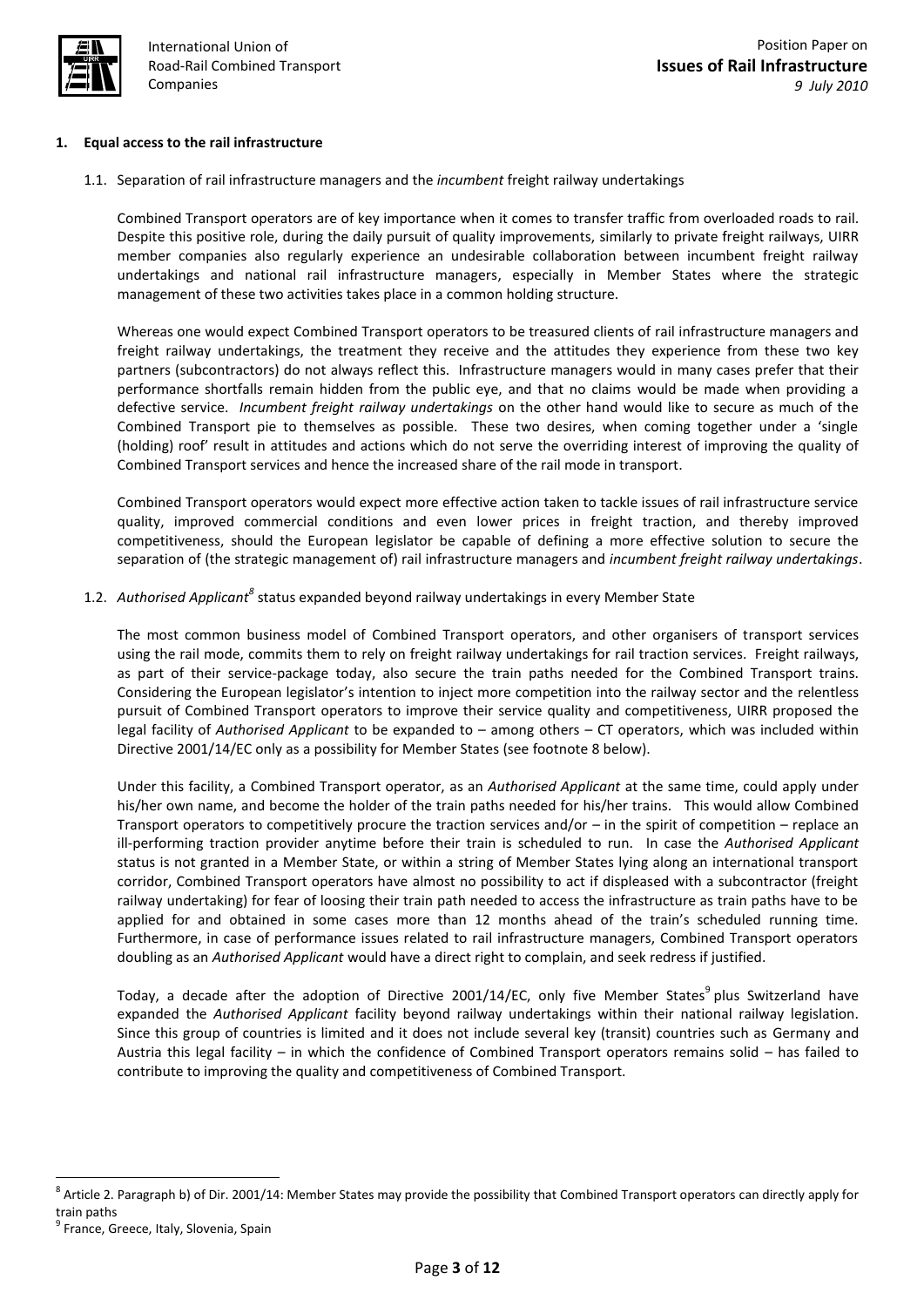

# 1.3. The *Register of Path Owners* concept

The infrastructure managers should register for each train path besides the railway undertaking, who applied for the path, the "commercial owner" of the path: either the railway undertaking uses the path for its own commercial service, or it applies for it on behalf of a third party, for example a Combined Transport operator.

This has several advantages:

- First of all efficiency reasons for the train path allocation. In future, under genuinely liberalised market conditions, operators or other customers of railway undertakings will ask several railway undertakings for an offer to operate their trains. All these railway undertakings will in parallel introduce train path requests. If infrastructure managers are not able to identify that these path requests are made for the same operator, or customer, they will elaborate several paths, all of these perhaps not optimal due to the virtually high demand. Knowing that several path requests have the same origin, infrastructure managers might directly elaborate only one train path and offer it in parallel to the different railway undertakings which make then up their service package to the customer.
- Secondly, Article 13 of Directive 2001/14/EC forbids secondary path trading for good reasons. But if the commercial owner of the path would like to change its subcontractor traction company, the register would make apparent that in this case the change of railway undertakings is no illegal path trading.
- Third, the register would ease the transition from today's situation where all train paths have been booked by railway undertakings to come to a situation where operators and customers may book paths themselves as *Authorised Applicants*. If an operator wants to change its subcontractor railway undertaking (s)he currently faces risks loosing the path (s)he developed at his/her own commercial risk, whereas the railway undertaking might take over the path for own services in competition to its former customer, who will have to apply for another path risking especially in a situation of saturated lines to be of minor attractiveness.
- Finally the commercial owner of the path should have the right to receive all operational data that is today exclusively sent to the railway undertaking directly from the infrastructure manager. This supports the intention of the Commission expressed also in TAF-TSI<sup>10</sup> to guarantee better information of the final customer who has then himself a source to detect irregularities and to estimate the time of arrival.

## Recommendations:

- Wording of the legislation requiring the separation of rail infrastructure management from any influence along the interests of any particular railway operator should be affirmed and possibly re-stated in a regulation form. Clear and detailed rules of independence should be defined in case an ownership type of relationship would remain between any freight railway operator and the manager of the national rail infrastructure.
- Mandatory expansion of the *Authorised Applicant* status (as defined in Article 2. b) of Directive 2001/14/EC) to non railway undertaking stakeholders within every Member State to enable the competitive procurement of traction services for Combined Transport trains, as well as to allow a direct (client) relationship for Combined Transport operators with rail infrastructure managers without having to obtain a railway permit.
- Mandatory creation of the *Register of path owners* by infrastructure managers and/or path allocation bodies in every Member State as a pre-cursor to the full fledge expansion of the *Authorised Applicant* status.

 $10$  TAF TSI: Telematic Application for Freight, a Technical Specification of Interoperability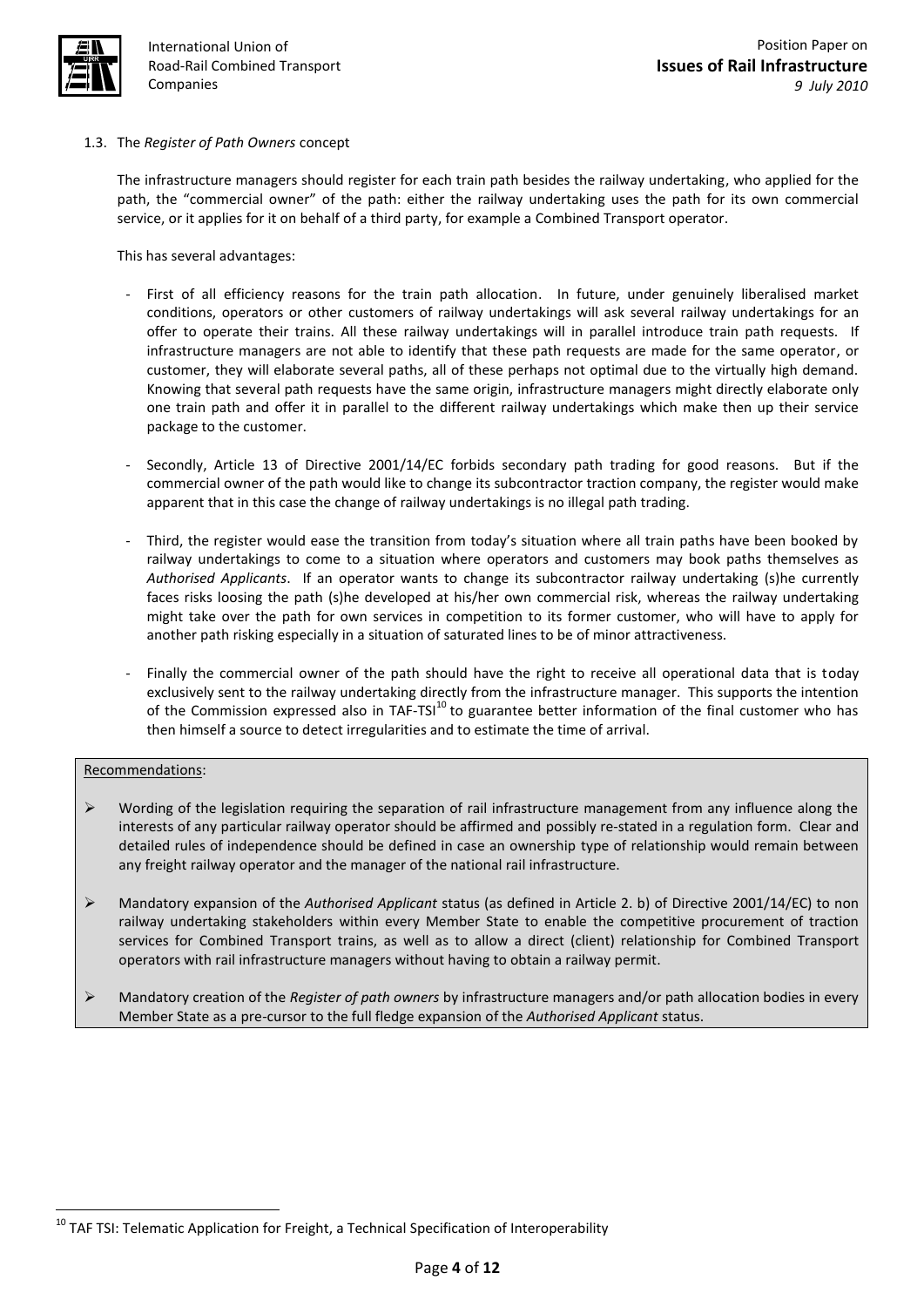

## **2. Infrastructure access charges and transport taxation**

Combined Transport aims to more broadly introduce (electric) rail into – presently – pure road based transport-chains, therefore when talking about the costs of accessing the infrastructure Combined Transport is simultaneously interested in the costs of using the roads (tolls) and the fees levied on trains when accessing the rail network (track access charges). Infrastructure access fees make up a considerable portion of the overall cost of transport; therefore, as it greatly influences competitiveness, Combined Transport operators regularly monitor the absolute and relative levels of these charges within the Member States of the European Union.

The aims of transport taxation applied by governments, which includes infrastructure access charging, are to recover the costs of construction, maintenance and operation of the transport infrastructure and – in line with the *polluter pays*  principle – to recuperate the external costs of transport<sup>11</sup> from those players who directly cause these externalities.

Besides infrastructure access charges, fuel excise duties, the Emission Trading System (ETS) of the European Union when applied to the generation of rail traction electricity, and various ownership-related taxes levied on vehicles are also forms of "transport taxes". A confusing, non-transparent, non-comparable, inconsistent picture emerges when looking at the aims of transport taxation vis-à-vis its realisation throughout the Member States.

It is UIRR's position that to clarify the situation the following principles should first be agreed by political decision-makers:

- Vehicle/rolling-stock ownership-related fees and/or taxes should be reduced to a level which covers public expenses pertaining to mandatory safety and traffic-worthiness examinations, and maintenance of the vehicle registration system;
- Fuel excise duties should be considered (and set at a level needed) to cover the external costs related to the use of oilbased fuels, such as harmful emissions and the costs of (increased) oil dependency;
- The Emission Trading System should help recover the same external costs as covered by fuel excise duties but in case of (rail traction) electricity production, and finally
- Infrastructure access charges for all modes should be determined on the basis of the *user pays* and the *polluter pays* principles in such a way as to recover all public expenses related to the construction, maintenance and operations of public transport infrastructure as well as the externalities of noise emissions, indirect accident costs, vibrationdamages, congestion and landscape damage.

When coming to the actual level of payments made, the above categorisation generally entails that the level of presently applicable (road or rail) rolling-stock ownership-related taxes should be reduced, while stipulating – for the sake of simplicity – that fuel excise and ETS revenues at their current levels cover the relevant external costs mentioned above. This leaves road and rail infrastructure access charging to be addressed, which is detailed hereafter.

2.1. Road infrastructure access charging

Legal basis of road infrastructure access charging for heavy goods vehicles over 3.5 tonnes gross weight is defined in the so-called "Eurovignette" Directive<sup>12</sup>. As a matter of principle with regards to scope UIRR considers, also for the sake of comparability and fairness, that all road vehicles should be subject to a usage based road toll for accessing every public road (not just highways), just as all trains must pay a track access charge for the use of every section of the rail network.

Secondly, it must be sadly observed that Austria, the Czech Republic and Slovakia are the only Member States of the European Union, aside Switzerland (which is not an EU member), which levy a road toll based on the user pays principle as defined in the Eurovignette Directive on vehicles heavier than 3.5 tonnes today. The fourth Member State that operates a distance based electronic road tolling system, Germany, has only 18 months until the 2012

 $11$  External costs of transport: emissions (CO<sub>2</sub> and poisonous gases, small particles/PM10), noise, vibration, indirect accident costs, congestion, landscape damage, and oil dependency

<sup>&</sup>lt;sup>12</sup> EC Directive 2006/38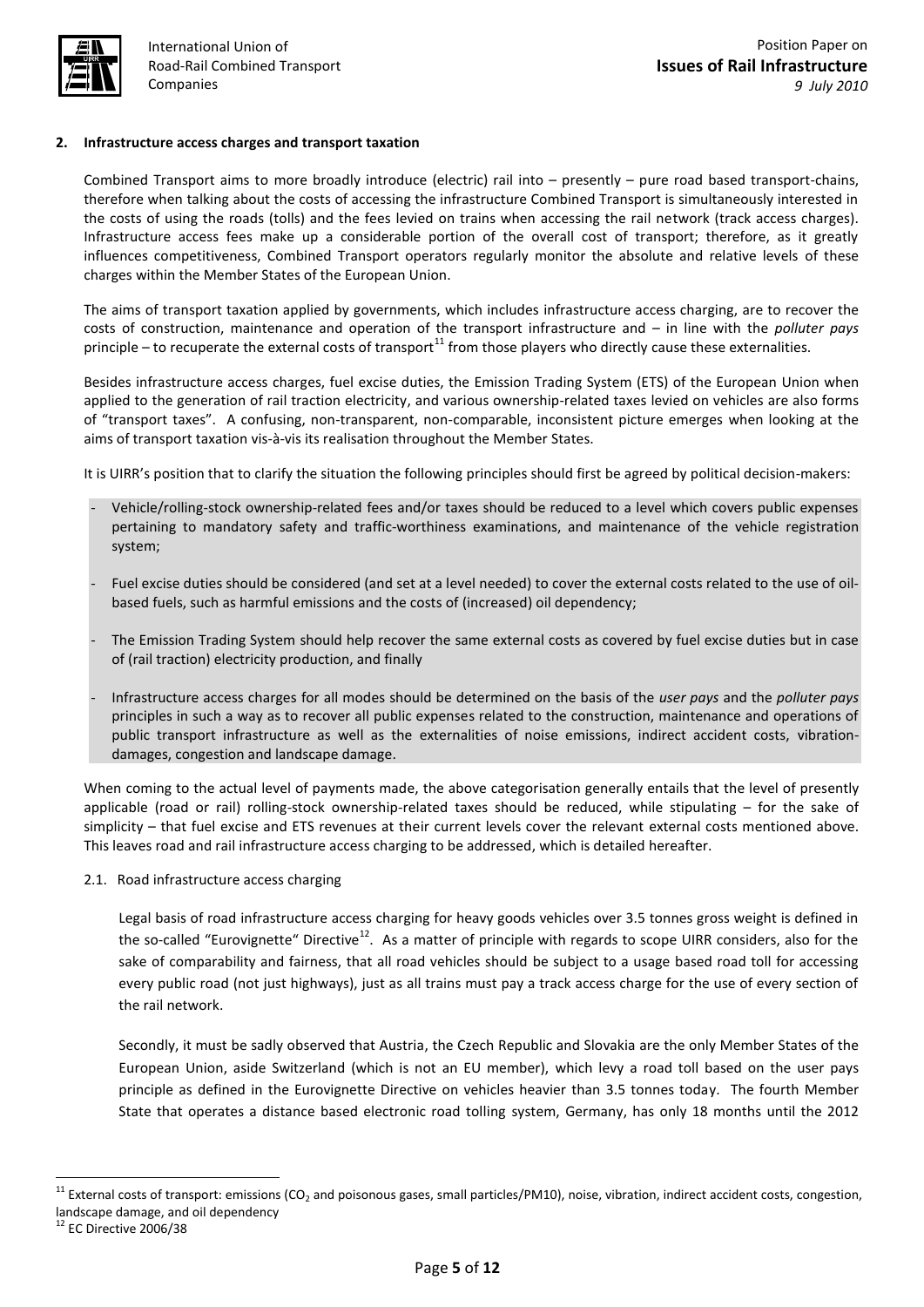

**.** 

International Union of Road-Rail Combined Transport Companies

deadline $^{13}$  contained in the Eurovignette Directive to expand usage based charging to all vehicles heavier than 3.5 tonnes (from the current limit of 12t).

Distance based concessionary charging of all vehicles is to be found in six Member States: France, Greece, Italy, Portugal, Slovenia and Spain, while accession country Croatia uses this regime as well.

Time-based (vignette-type) charging is used in all remaining Member States, except for Finland, Ireland and the United Kingdom, which employ no charging schemes today.

Furthermore, since a "common methodology for the calculation and internalisation of external costs that can be applied to all modes of transport" has yet to be agreed<sup>14</sup>, road tolls today do not contain an element to cover the costs of the externalities caused by road transport.

Overall, one may conclude that the charges presently levied for accessing the public road infrastructure in the European Union typically do not enable governments to recover their costs involved with constructing, maintaining and operating public roads, as well as to compensate for the external costs not covered by fuel excise taxes such as those caused by noise emissions, indirect accident costs, vibration-damages, congestion and landscape damage.

2.2. Rail infrastructure access charging

Legal basis for the presently applied track access charging schemes is embedded in Directive 2001/14/EC, which stipulates that charging should apply to the entire rail network. Moreover, the existing legislation already permits the internalisation of external costs (in the form of surcharges) for infrastructure scarcity (congestion), as well as other unpaid environmental, infrastructure (vibration) and indirect accident costs<sup>15</sup>, while the introduction of noiserelated track access (sur)charges are presently under deliberation.

Today every Member State which has a railway network applies a usage based charging scheme on rail as required by the legislation.

A substantial difference between the allowed track access charging scheme and the road tolling system described in the Eurovignette Directive is that the latter:

- Sets upper limits on applicable road toll levels, while there is no upper limit set for rail track access charges; and
- Allows discounts (of up to 13%) to be offered to frequent users.

It is UIRR's position that this difference should only be upheld for a fixed period of time (allowing for new entrants to strengthen in the railway sector), after which there is no reason why such discounts should not be offered to frequent user railway undertakings and *Authorised Applicants* as well.

The differences of the track access charging schemes in place in the various Member States today are nevertheless even greater today than the diversity found in road tolling regimes. Despite the prohibition of internalisation of external costs in infrastructure access fees contained in the Eurovignette Directive (2006/38/EC) – until a "common methodology can be agreed" – several countries apply a kind-of congestion (or scarcity) surcharge among the numerous factors that determine the actual charge a train is to pay. In UIRR's opinion, the heterogeneity of European track access charging schemes is a considerable block to the healthy evolution of the sector.

The differences in actual pro-rata track access charges, whereby in one country the charge may be extremely low, yet in others a substantial amount levied on a train, is also a major issue, especially when comparing with the road tolling regime in place within the given country. The best example would be the United Kingdom, where there are no road tolls to be paid by trucks, but a very high track access charge is required from the operators of freight trains, as a consequence of which the rail mode has a share – well below the 14.5% EU average – at less than 9% in the forwarding of goods.

 $13$  Article 1 Paragraph 2 b) subparagraph 2 (b) of Directive 2006/38/EC: "Tolls and/or user charges shall be applied to all vehicles from 2012." <sup>14</sup> Article 1 Paragraph 9 of Directive 2006/38/EC

<sup>&</sup>lt;sup>15</sup> Those costs related to an accident which are not covered by insurance compensation: i.e. congestion costs related to the accident, loss of tax revenues for the budget, transfers paid to orphans/costs of orphan care.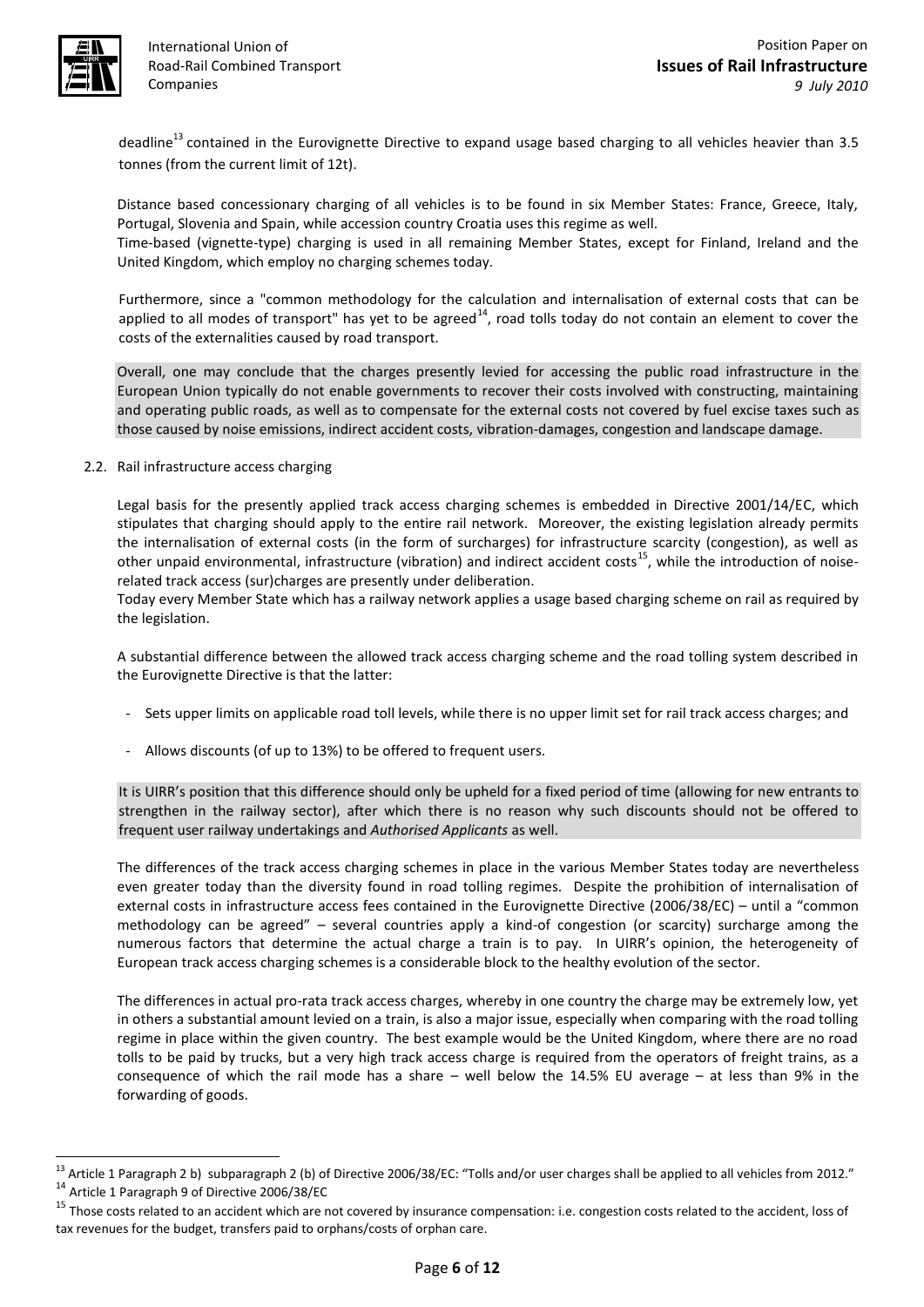

International Union of Road-Rail Combined Transport Companies

The absolute level of rail track access charges, on the other hand, greatly depends on the national support given to the financing of rail infrastructure. In Member States, which recognise the potentially competition distorting nature of subsidising the road infrastructure, while not funding the rail infrastructure in a comparable manner, substantial budget transfers are made to the rail infrastructure managers, whereby the calculated track access charges can be quite similar to the otherwise negligible road tolls. (These cases are imperfect too as they do not allow the market to factor the external costs of road transport<sup>16</sup>, which are multiple times that of rail's).

# 2.3. A mechanism to establish fairly comparable track access charges and road tolls on a tonne-kilometre basis

Considering that the present status quo in road infrastructure access charging has emerged over the course of half a century, UIRR does not believe that an immediate remedy can be defined to correct the relative infrastructure access price signals that transport customers receive, when looking into their transport mode options. Furthermore, engineering a radical change could have adverse effects on the economy at large. Nevertheless decision-makers should agree on a set of policy actions, to be implemented over a longer period of time, whereby the infrastructure access charging regimes of these two competing modes of transport are corrected to reflect the true cost of use including compensation for external costs.

UIRR hereby advocates that the European Union defines a formula by which each Member State can determine the amount of direct budget financing needed to support the construction, maintenance and operation of the rail infrastructure when factoring the road tolls applied in the country so as to achieve equal pro-rata infrastructure access charges between the modes (or a lower track access charge to offer a temporary advantage for the sustainable railway mode to regain its market share). The budget financing of the rail infrastructure, when calculated using this formula, should be pledged through a long-term (multi-year) contract whereby the State enables a planning horizon for the infrastructure managers that conforms to the lifespan of rail technology. The implementation of a usage based road tolling regime, with an element of internalisation, to run in parallel could, on the other hand, guarantee that the amount of equalising budget transfers to rail infrastructure managers could be

The example of Switzerland, where pro-rata road tolls are set at the highest level in Europe, while applicable track access charges are relatively favourable, shows that the railway sector can – as a consequence – claim a market share more than 2.5 times that of the European Union's average<sup>17</sup>.

## Recommendations:

**.** 

gradually reduced.

- $\triangleright$  A formula should be defined, which would allow for the reverse calculation of applicable track access charges using the effective road tolls on a per tonne-kilometre basis by every Member State.
- $\triangleright$  Member States should be required to provide a level of financing to their rail infrastructure managers which would enable the application of comparable (or lower) track access charges to road tolls payable by trucks per tonnekilometre.
- $\triangleright$  The European legislator should make up for the shortfalls in the legislation pertaining to the charging regimes for accessing Europe's road and rail transport infrastructure, and the European Commission should take every measure necessary to ensure fair and equal implementation of the existing legislation by the Member States.

<sup>16</sup> INFRAS Study (CE Delft 2007): external costs of heavy goods vehicles in interurban relations range between €0.13-1.09 per vehicle kilometre (the range of usage based road tolls applied today in the EU is €0.15-0.35 per vehicle kilometre)

 $17$  EU market share of rail freight in 2009: 14,5%, while in Switzerland in 2009: 39%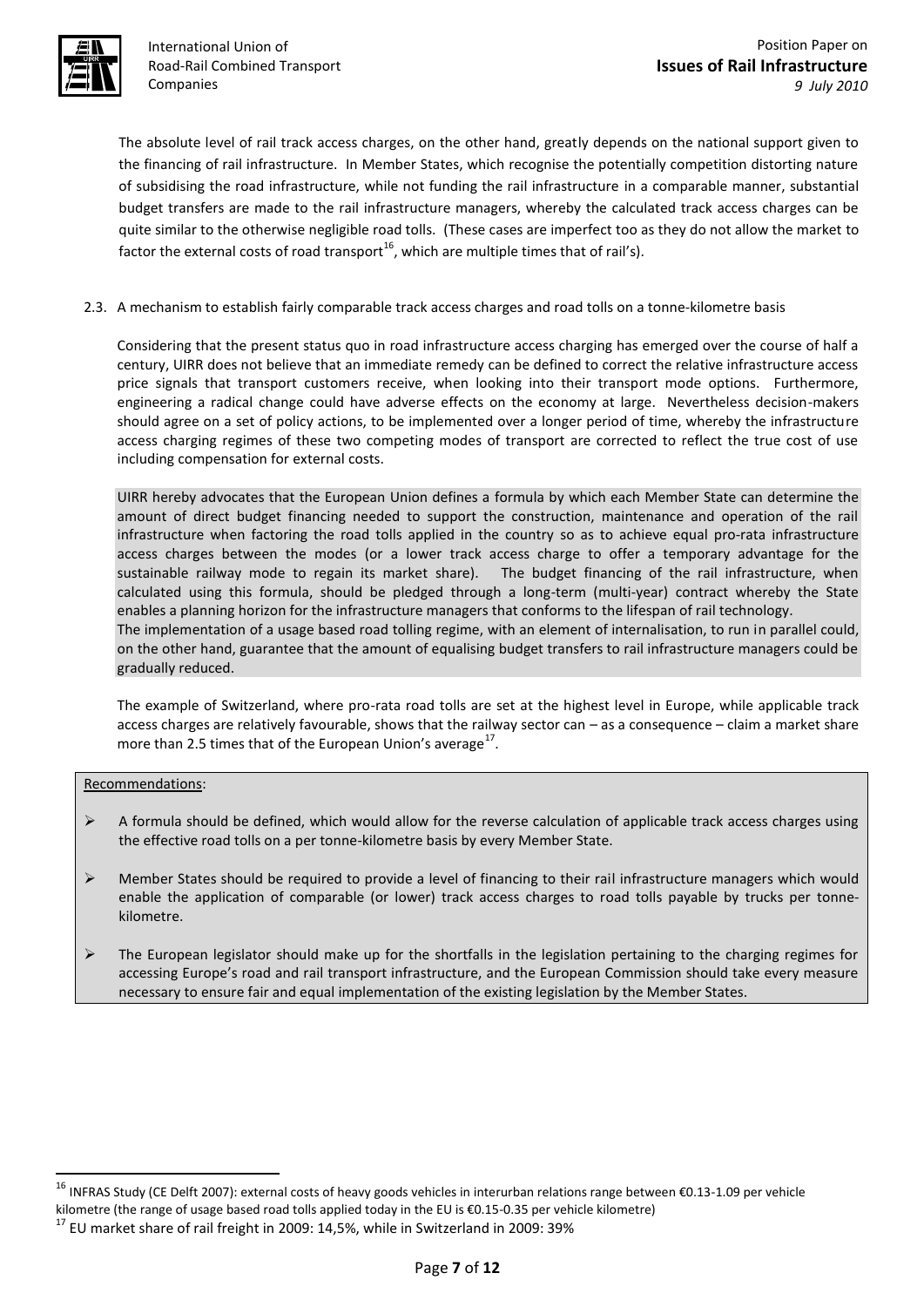

## **3. Enforcement of European rules**

3.1. Form of legislation: Directive vs. Regulation

A Directive type of (European) legislation is typically used in regulating areas, where the Member States have a rather diverse range of existing legislation, and a corresponding daily functioning of a sector, which would be difficult to readjust to a fundamentally different, yet homogeneous regime from one day to another. Hence the First Railway package consists of Directives, which require mirroring national legislation from Member States also enabling considerable room for interpretation and keeping a certain level of national differences in ways of operating.

During the nearly ten-year existence of the Directives making up the First Railway Package Member States have made considerable progress to align their national railway legislation towards a common practice. Nevertheless, to further enhance the opening of the railway sector to competition – as desired by the European legislator – UIRR believes that these Directives should be re-stated in the form of a cogent European Regulation, which could be perceived as the second phase of bringing the regulatory framework of the European Railway Area on a common footing. Regulations could contribute towards firming up the legal structure envisioned for the railway sector and thus enable the further alignment and better implementation of the regulatory framework.

3.2. Independence and powers of the regulatory body

Some Member States are indeed lagging behind others in the creation of their railway regulators with the powers, independence capabilities and capacities, as prescribed in Directives 2001/12/EC and 2001/14/EC. UIRR believes that these regulatory bodies should have a material role in facilitating not only the implementation of all railway-related European legislation, but also in supervising the daily functioning of the railway sector in their respective Member States.

Considering that the implementation of the First Railway Package was already found problematic by the European Commission in most Member States (see the infringement procedures in place), it is UIRR's belief over and above the insistence that the Member States create the required regulatory bodies that the European Legislator should consider firming up the language pertaining to these regulatory bodies within the applicable legislation.

#### Recommendations:

- $\triangleright$  The European legislator should re-enact the legislation presently existing in a Directive form as a European Regulation, which leaves considerably reduced room for interpretation of the rules.
- $\triangleright$  The rail regulatory bodies independence from the government entities which exercise ownership rights and/or award public service and/or multi-annual infrastructure management contracts should be ensured in both their budget approval, appointment of their leading staff, and professional oversight.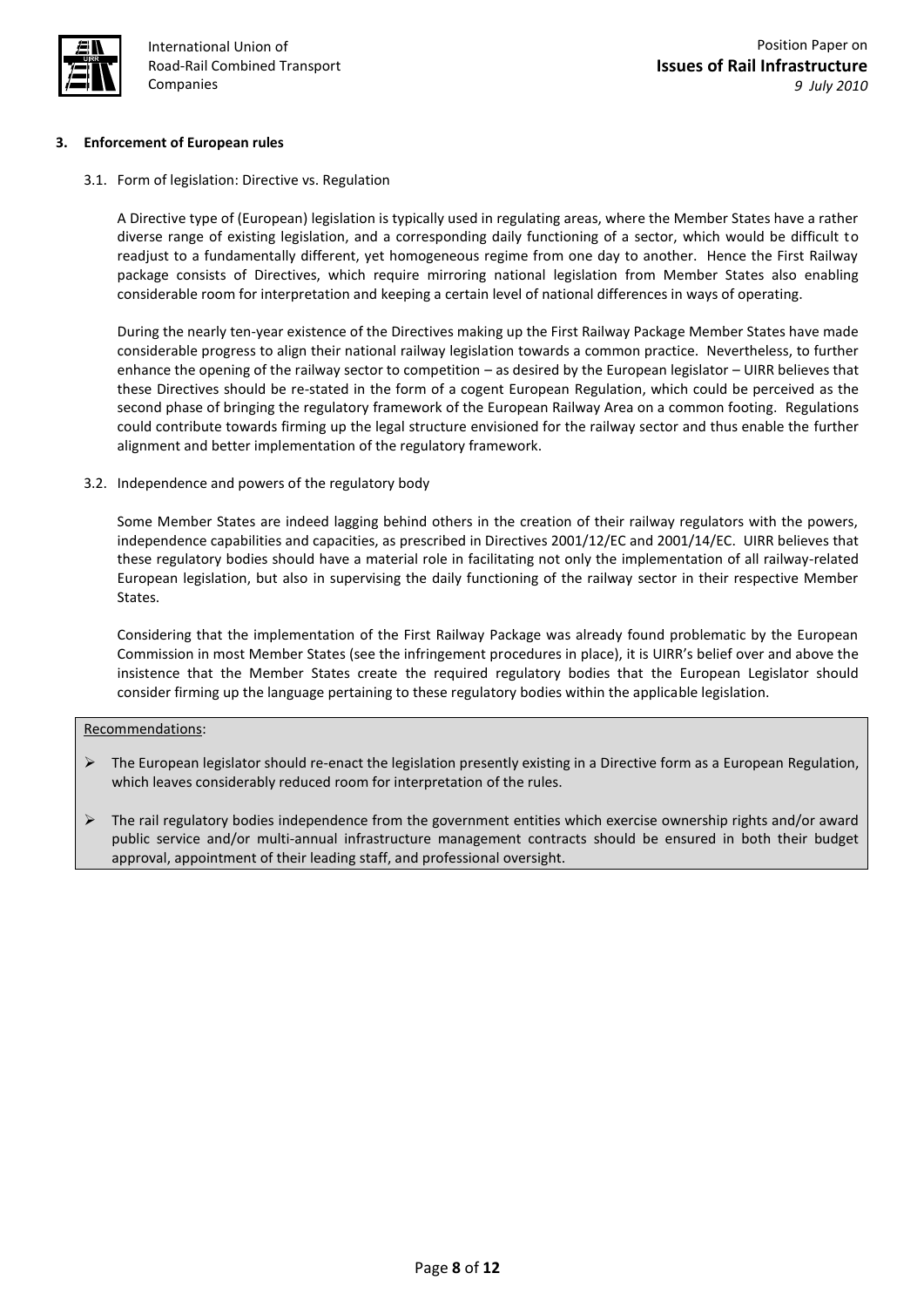

## **4. Increasing productivity and competitiveness**

#### 4.1. Punctuality

Many consignments managed by Combined Transport operators are part of (nearly) just-in-time supply-chains, and in the general pursuit of reducing inventory days and improving productivity (vehicle rotation) shippers have a strong preference to receive their ILU<sup>18</sup> shipments on time. Conventional rail freight, especially in case of commodities like iron ore, coal and the likes, does not need to arrive so punctually as steel mills and power plants typically hold several days' of inventory, hence a couple of hours' delay does not affect their operations.

UIRR member companies reported +/-60% punctuality rates<sup>19</sup> during that last years (one in three trains late by more than 30 minutes, and 8% of all Combined Transport trains late by more than 24 hours!<sup>20</sup>); furthermore, the punctuality performance of the last years showed no clear pattern of improvement. UIRR understands that a considerable portion of these delays is attributable to rail infrastructure issues.

Since it is obvious that these rail infrastructure service performance levels are unacceptable, if wishing to improve the competitiveness of transport chains, UIRR proposes that the categories of passenger and freight trains should be defined on a European level, including the level of infrastructure services guaranteed with each category (average speed, definition of punctuality, average rates of punctuality). Secondly, a clear hierarchy of these train categories must be set homogeneously in every Member State. Finally, rules of train traffic management should be formulated based on hierarchy of access, which make it possible to transparently monitor and control the traffic management performance of rail infrastructure managers.

Over and above the "performance regime" still yet to be implemented in many Member States, and towards the effectiveness of which – due to its severely limited nature – UIRR has little expectation, it is recommended to prescribe a detailed regular (monthly or quarterly) reporting of rail infrastructure performance including actual punctuality and average speed data of each train category.

#### 4.2. Reliability

**.** 

The reliable operation of rail based transportation services is the other highest priority of shippers, who intend to include rail into their transport-chains. Reliability on rail fundamentally depends on two factors: the condition of the rail infrastructure and the rolling stock. In this paper the focus is on the rail infrastructure aspects of rail service reliability. One of the challenges of the past decades was to ensure adequate financing for the preventive maintenance, as well as investment funding to remove bottlenecks and other infrastructure capacity shortages in contrast with (too many) prestigious projects or a pressure to show a profit.

In UIRR's opinion the most important way to ensure such financing (from Member States) is by establishing transparent standards for preventive maintenance as well as the possibility to rapidly intervene in case of a capacity shortage, or bottleneck situation, which are then openly reported by the rail infrastructure managers. National decision-makers could only be confronted with their rail infrastructure financing obligations in such a way, and also to refrain from delaying maintenance to create cash for other purposes.

Another reliability-related matter is the careful and professional planning of maintenance works on the tracks by rail infrastructure managers, which must include sufficiently early warning (preferably several months in advance) to every stakeholder about the possible line closures, or other traffic limitations, and the completion of works within the announced timeframe. In case of a delay in the works, or unplanned line closures, immediate notice should be given to stakeholders (train path owners), and comparable train paths should be offered automatically (without asking) at the same cost (or less) than the optimal route.

 $18$  ILU (Intermodal Loading Unit): containers, swop bodies, craneable semitrailers

 $19$  UIRR's punctuality definition: train arrival not late by more than 30 minutes after the scheduled time at the terminal

<sup>20</sup> Source: UIRR statistics booklets for 2006, 2007 and 2008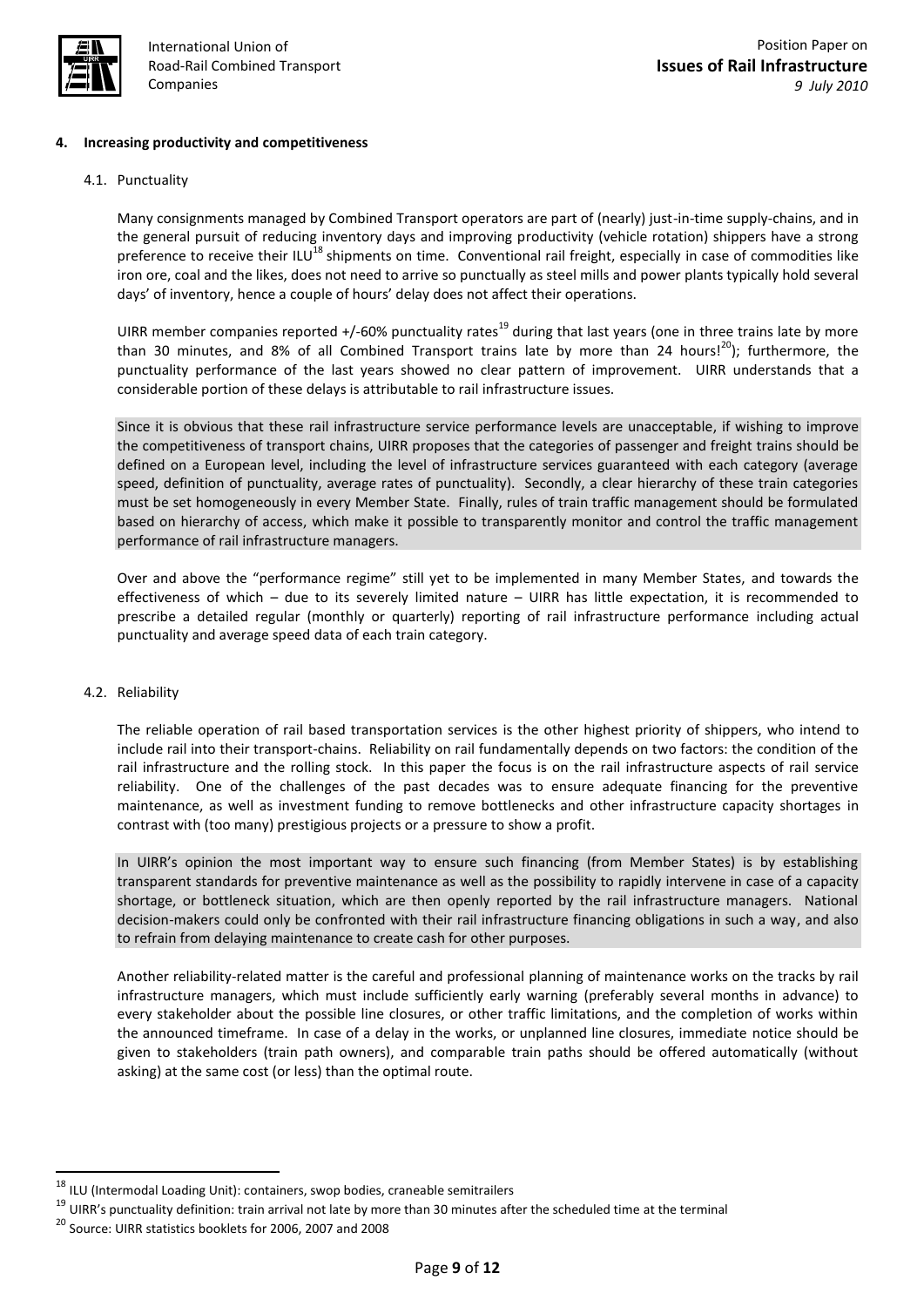

## 4.3. Discrimination free access to every transhipment terminal

Transhipment terminals are vital parts of the rail infrastructure, rivalling in their importance with marshalling yards and rail fuelling stations. It is needless to say that discrimination free access to transhipment terminals is essential for every Combined Transport operator.

The status of such terminals can be quite different from other elements of the rail infrastructure as they are on occasion not owned by public entities, or not operated under a contract with a public entity (the State), while these (private) transhipment terminals may on occasion receive public financing, or other form of public support.

Irrespective of the legal status of terminals, it is UIRR's conviction that discrimination free access should be made possible to any terminal in a transparent way for every Combined Transport operator. This can be easily achieved if terminals are required, as a pre-requisite to obtaining their operating license, to prepare and publish a set of rules on access and applicable charges, in a similar fashion to a (simplified) Network Statement. The existence, contents and execution of such rules should be overseen by the Rail Regulatory Body of the respective Member States.

A shortage of terminal capacity was foreseen as one of the most pressing obstacles to the development of Combined Transport in the medium-term by the UIC/UIRR DIOMIS II Study on the development of Combined Transport in Europe. Opening access to the capacities of every terminal in Europe to all Combined Transport operators is therefore imperative to remove existing terminal capacity bottlenecks, or to delay the emergence of terminal capacity shortages until existing terminals can be expanded, or new ones constructed. (Note: the Federal Railway Act of Germany (Allgemeines Eisenbahngesetz) already contains such a requirement in §14.)

4.4. Transparency and reporting obligations

When regulating monopolistic industries, like transport infrastructure management, and also to allow maximum public control over governments in their dealing with matters like transport infrastructure oversight and development, the best solution in UIRR's opinion is transparency. Consequently, detailed reporting obligations should be defined for both rail and road infrastructure managers extending to the performance and development of the transport network entrusted to their care, and for governments of Member States regarding the public spending facilitated in their countries to sustain and develop the various elements of the transport infrastructure.

It would be of utmost importance to establish standardised definitions for a series of data to be reported throughout the European Union on several aspects of the transport infrastructure including capacity, quality, present and future development, maintenance and spending plans. This would not only aid the daily operations of Combined Transport operators, and others in the logistics sector, but also considerably support the business planning and future projections of these businesses.

As best practice examples, UIRR recommends following the rail reporting practice of SDZC, the infrastructure manager of the Czech Republic, while in road infrastructure management the Mautstatistik Report of the Bundesamt für Güterverkehr in Germany should serve as the benchmark for all Member States.

## 4.5. Interoperability

Combined Transport trains travel on international relations much more than their proportion among overall freight trains, hence Combined Transport operators are much more interested in the issues and problems of interoperability than general freight railways. Issues of interoperability causing the most immediate concerns for Combined Transport operators to improve competitiveness include:

- Cross acceptance of locomotives and wagons as well as
- Mutual recognition of locomotive drivers' licenses, while
- Standardisation of the signalling systems, the rail gauges, the maximum allowed train length and axle weight follow thereafter.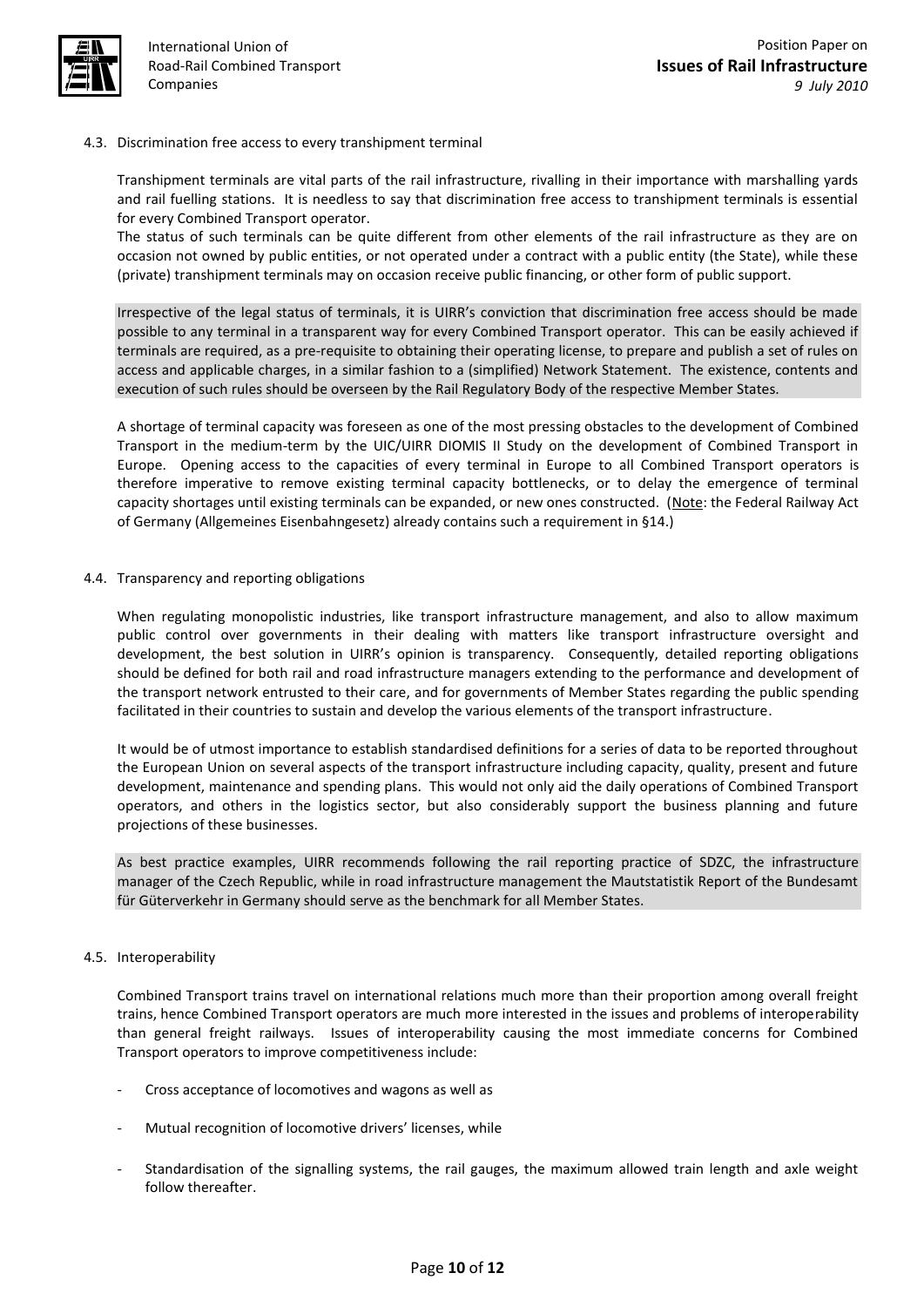

 $\overline{a}$ 

International Union of Road-Rail Combined Transport Companies

Combined Transport operators would welcome any and every step of progress on these issues, which may come from Member States, railway undertakings, rail infrastructure managers, and the European Commission as well as the European Railway Agency.

In the spirit of transparency UIRR recommends that similarly to the ERTMS convergence schedules and the strategic deployment plans of the various TSIs<sup>21</sup>, Member States – together with their rail infrastructure managers – should be required to develop and publish comprehensive interoperability implementation plans, which extend to every aspect of railway interoperability, within a reasonable and acceptable timeframe.

#### 4.6. Longer and heavier trains

Every mode of freight transport has aimed for – in the spirit of productivity – to grow the physical capacity (and size) of the vehicles it uses. Container vessels have grown from a few thousand TEU size to hold over 10-12 thousand TEUs today, short-sea and inland shipping vessels have also expanded in size, not to talk about aircraft and of course road vehicles. Commercial vehicles ranging from vans through all sorts of trucks have become wider, taller, longer and heavier offering ever growing capacities during the past decades. By today this expansion of road vehicles has reached the limits of safety, especially when considering the further growth aimed for by vehicle manufacturers when proposing the unlimited circulation of up to 25m long so-called gigaliners.

On rail however, this kind of capacity expansion of trains has been severely limited, and did not follow a universal path along the European Railway Area. Hence one finds a great variety of allowed maximum train length and axle weight from country to country, which essentially results in train-lengths needing to conform to the lowest common denominator. This sort of development in the most important physical parameters of trains is illogical, when considering that rail technologies in place today would be capable of handling longer and heavier trains in an entirely safe manner. UIRR contributes this uneven development to uncoordinated infrastructure development and a lack of a common standard for train length.

The United Nations Economic Commission for Europe has for decades even in the difficult times before the fall of the iron curtain undertaken substantial efforts to reach and extend a "European Agreement on Main International Railway Lines (AGC)" and a "European Agreement on Important International Combined Transport Lines and Related Installations (AGTC)", which define common standards and technical parameters. The agreement entered into force in 1989 and was up to now signed by 30 countries. With the extension of the European Union and for the creation of a homogeneous and unified European railway market it is even more important to follow and accelerate this approach to harmonise the technical parameters of the rail infrastructure throughout Europe.

The DIOMIS I. study of the UIC already spelled out in 2008 that the conditions could and should be created on Europe's rail infrastructure network for 750m long trains the latest by 2015. Moreover, the desirable – and feasible – train length over a longer-run should be 1200-1500 meters<sup>22</sup>. Simultaneously, the maximum allowed axle weight should be increased from the current 22.5t to at least 25t.

<sup>&</sup>lt;sup>21</sup> TSI=Technical Specification for Interoperability are European standards of railway interoperability initiated by the European legislator <sup>22</sup> Maximum allowed length of freight trains in US today: 1300-3000m with axle load of 31.8t.